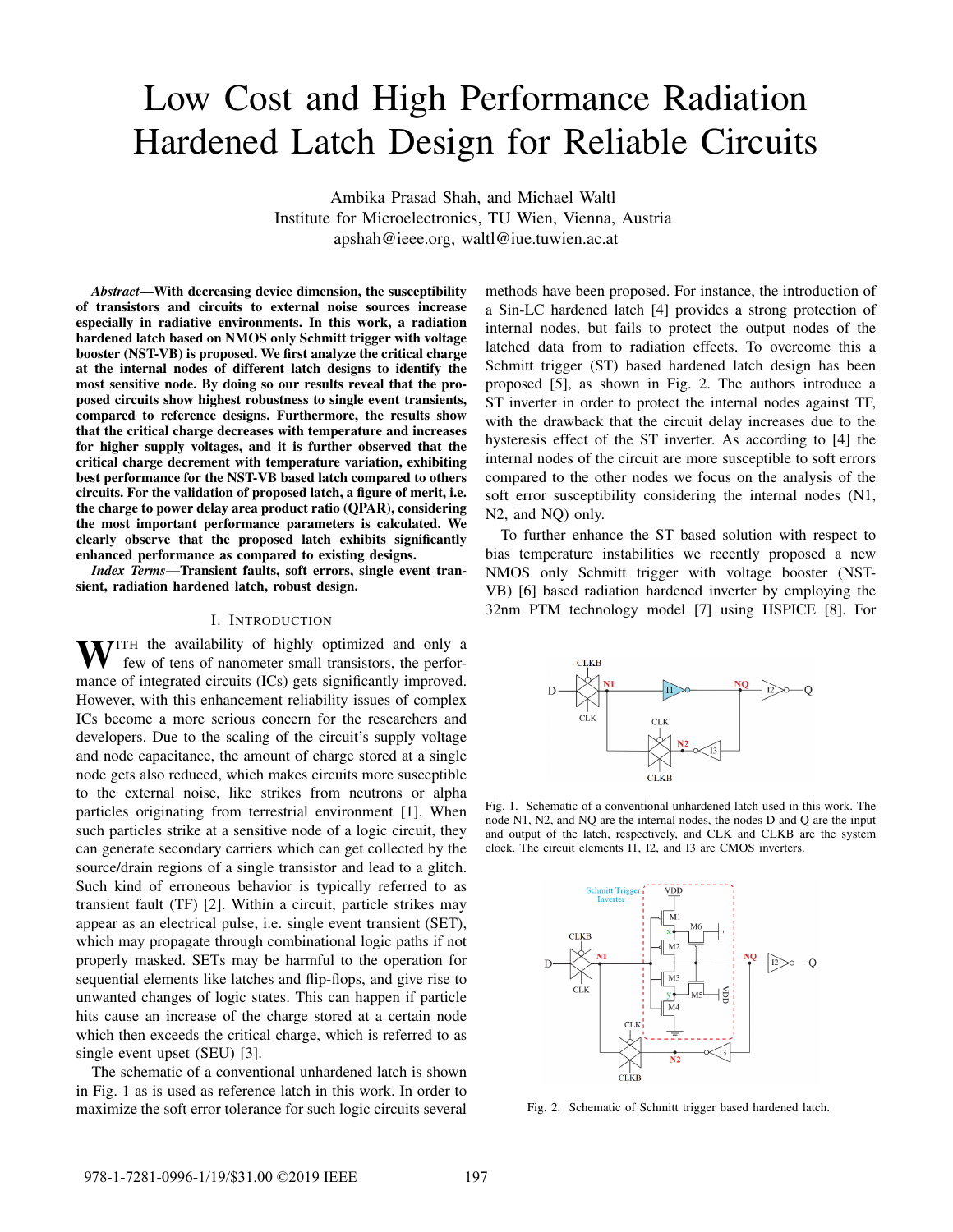

Fig. 3. Schematic of NMOS only Schmitt trigger with voltage booster (NST-VB) based inverter. The voltage booster is the CMOS inverter with  $V_{th}$  higher supply voltage  $(V_{\text{DD1}} = V_{\text{DD}} + V_{\text{th,n}})$ .

comparison, we replace inverter I1 with the NST-VB inverter as I1 is replaced by the ST inverter in [5]. Afterwards extensive simulations are performed and the results are discussed compared the recently proposed design. Further, most sensitive nodes, temperature variation and supply variation in terms of critical charge  $(Q_{\text{crit}})$  are analyzed for all the considered latches.

# II. NST-VB BASED LATCH

As previously mentioned, we propose to replace the inverter I1 with an NMOS only Schmitt trigger with a voltage booster (NST-VB) based inverter in order to further improve radiation hardening of the latch.

# *A. NST-VB Circuit*

The main attribute of this circuit is the use of only NMOS transistors in the critical path. This can be achieved by replacing the PMOS transistors from PUN (M1, M2 and M6 from Fig. 2) of ST with an NMOS counterpart. The schematic of the achieved NST-VB is shown in Fig. 3 and consists of a combination of a ST and an NMOS inverter. If one would only modify the inverter the performance improvement would not be as high as achieved for the NST-VB circuit due to the small noise margin, reduced maximum output voltage  $(V_{DD} - V_{th,n})$ , and short circuit current from  $V_{\text{DD}}$  to ground caused by the NMOS inverter. The latter exists when PDN is turned ON since PUN is always in the ON state in NMOS inverter. To overcome those weaknesses a voltage booster (VB) is added, as visible in Fig. 3. The VB is especially advantageous to overcome the direct current problem and also to increase the output voltage swing. In addition to enhance the full voltage swing the supply voltage of the voltage booster is chosen to be about  $V_{\text{th,n}}$  larger than the power supply of the circuit.

If we consider the circuit from Fig. 3 from the radiation hardening perspective, the situation now is different from the CMOS and ST inverter. As only NMOS transistors drive the output of the NST-VB circuit the only critical condition that we need to consider is when its input is logic 0, and the output is logic 1. In this case, the only sensitive region is the drain junction of the transistor M3, where a high energetic particle hit could induce a negative glitch at the inverter output. In the opposite case when the input is logic 1 and the output is logic 0 the transistors M4 and M3 are in the ON state, whereas



Fig. 4. Schematic of proposed NST-VB based hardened latch.

transistor M6 is in the OFF state. If now a SET occurs at node x, a glitch could turn ON transistor M6 and gets so propagated to the output of the circuit. But in this case a large amplitude of the SET is required to generate the glitch at the output, because due to the feedback controlled pull-down network the glitch recovers very fast and suppresses a SET at the circuit output. In this case, the only potential sensitive region is the drain junction of M6. However, there is no electric field in this region which could split the generated electron-hole pairs and produce a net charge that alters the output voltage. The voltage drop across this junction is negligible as the drain and substrate are held at ground potential.

### *B. NST-VB based Latch*

Fig. 4 shows the proposed NST-VB inverter based radiation hardened latch. We place an NST-VB inverter in the transparent path of the latch to improve the radiation hardening as previously discussed. For further radiation hardening improvement it would be conceivable that one replaces all three inverters with the NST-VB inverter. However, this would increase the circuit complexity. For the latch, in case of CLK is logic 0 the circuit will be in the latch mode and when CLK is logic 1 the circuit will be transparent mode. As the effect of radiation is more severe during latch mode [5], all the analysis have been performed considering latch mode to keep the circuit complexity as low as possible.

#### III. EVALUATION AND COMPARISON OF LATCH

To study the performance of circuits considering radiation hardened design, we use the PTM 32nm CMOS node [7]. All the simulations are performed using HSPICE [8] considering a supply voltage of  $V_{\text{DD}} = 0.9V$  and the operating temperature is set to room temperature  $T = 25^{\circ}$ C.

# *A. Radiation Hardening Analysis Methodology*

To inject SEU into the simulations, the current induced by  $\alpha$ -particle strikes is modeled by an additional double exponential current source [9] specified by

$$
I_{\rm inj}(t) = I_{\rm peak} \times (e^{-t/\tau_f} - e^{-t/\tau_r}) \tag{1}
$$

where  $I_{\text{peak}}$  is the peak value of the injected current injected at the respective sensitive node. The parameters  $\tau_f$  and  $\tau_r$  are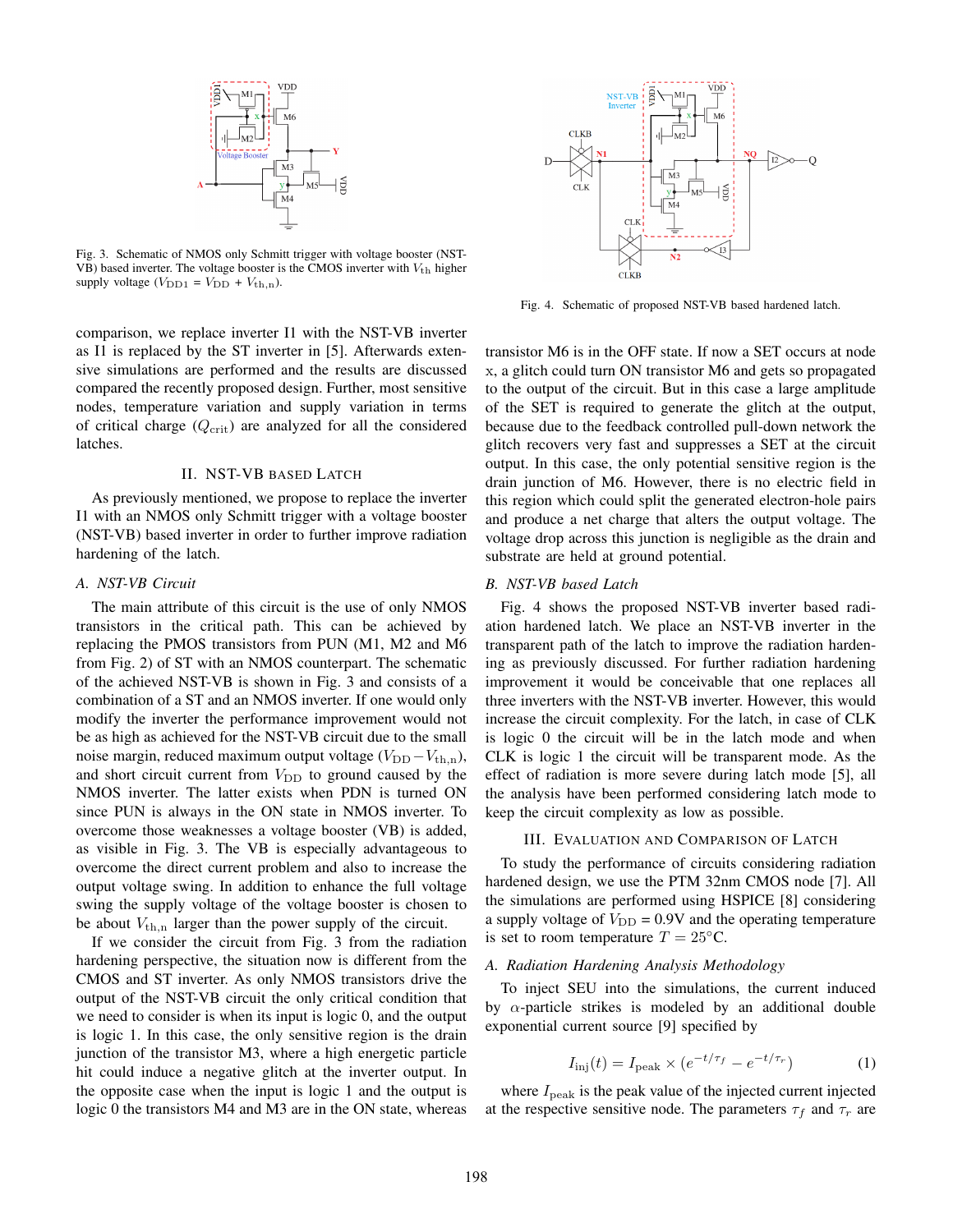

Fig. 5. Critical charge at the internal nodes of the different latches.



Fig. 6. Critical charge at the most sensitive node N1 of different latches for (a) different supply voltages at room temperature  $T = 25\degree C$  and (b) different operating temperatures at  $V_{\text{DD}} = 0.9V$ .

material dependent time constants. In our simulations we use  $\tau_r = 1$ ps and  $\tau_f = 50$ ps according to [10].

After injecting the strike-equivalent current peak at the sensitive node of the circuit the critical charge  $Q_{\text{crit}}$  is calculated. For this we determine the minimum magnitude and duration of injected current pulse that is required to flip the state of a logic output. In that way  $Q_{\text{crit}}$  is determined by integrating over the current pulse for the time interval  $t = 0$  to  $t = T<sub>crit</sub>$ , leading to the critical charge

$$
Q_{\rm crit} = \int_0^{T_{\rm crit}} I_{\rm inj}(t) dt
$$
 (2)

where  $I_{\text{inj}}(t)$  is the injected current pulse at sensitive node considered for the SEU analysis.

#### *B. Critical Charge Analysis*

At the begin we estimate the critical charge at all the internal sensitive nodes N1, N2, and NQ for reference latch, ST latch, and proposed NST-VB latch as shown in Fig. 5. Our results show that the node N1 has the smallest critical charge for all the considered latches. The critical charge at node N1 is roughly about a factor of two lower than compared to the extracted critical charge at node N2 for all three cases. Similarly, the critical charge at node N1 is also lower as compared to critical charge at node NQ  $(5.31\times, 4.12\times,$  and  $6.28 \times$  for all three cases). As node N1 exhibits the smallest critical charge for all considered latches, node N1 is maximum sensitive to the soft error. For this we look at node N1 more precisely in our analysis.

Also the impact of process voltage, and temperature (PVT) variations on the soft error tolerance is an important measure for stable circuit operation. The effect of supply voltage and temperature variations on the critical charge of node N1 is shown in Fig. 6. Fig. 6(a) shows the evolution of the critical charge with supply voltage variation in the range of 0.8V to 1V for the considered circuits. The results demonstrate that the critical charge increases with the supply voltage as node capacitance increases with supply voltage. It is also observed that the critical charge for proposed NST-VB based latch is higher as compared to the two other cases indicating that the proposed NST-VB based latch is more hardened to soft errors caused by supply variations. Fig. 6(b) shows the trend of the critical charge with the temperature ranges from  $T = 25\degree C$ to  $T = 125$ °C. The result shows that with the increasing temperature, the critical charge decreases because the device carrier mobility decreases. It can be further observed that the absolute decreases of the critical charge of the NST-VB based latch shows the smallest value of 16.11%. This indicates that the critical charge of the proposed NST-VB based latch is less sensitive to the temperature variations than for the two other circuits emphasizing the increased robustness to the soft errors of the proposed NST-VB based latch.

# *C. Timing and Delay*

Fig. 7 shows the transient response and the timing diagram of the NST-VB based latch. The signals CLK and CLKB are the system clocks, D is the data input, and Q is the data output, and N1, N2, and NQ are the internal sensitive nodes. The parameters  $t_{\text{CLK}-Q}$  and  $t_{\text{D}-Q}$  are the propagation delay of the latch from CLK to output Q and data input D to output Q, respectively. The value for  $t_{\text{setup}}$  is the minimum time between a change in the data signal D and the trailing edge of the CLK in a way that the new value of D can propagate to the output Q of the latch [5]. The total latch propagation delay further is

$$
t_{\text{delay}} = t_{\text{setup}} + t_{\text{CLK}-\text{Q}}.\tag{3}
$$

The various timing and delay components for all the considered latches are summarized in Table I. Results show that  $t_{\text{delay}}$  for the NST-VB based latch is higher as  $t_{\text{CLK}-Q}$  is larger than for the reference circuit. The increase in  $t_{\text{CLK−Q}}$ for NST-VB latch is because of the absence of feedback connection in the pull-up network of NST-VB inverter whereas the ST inverter has this feedback connection in both pull-up



Fig. 7. Transient response and timing diagram of the NST-VB based latch.